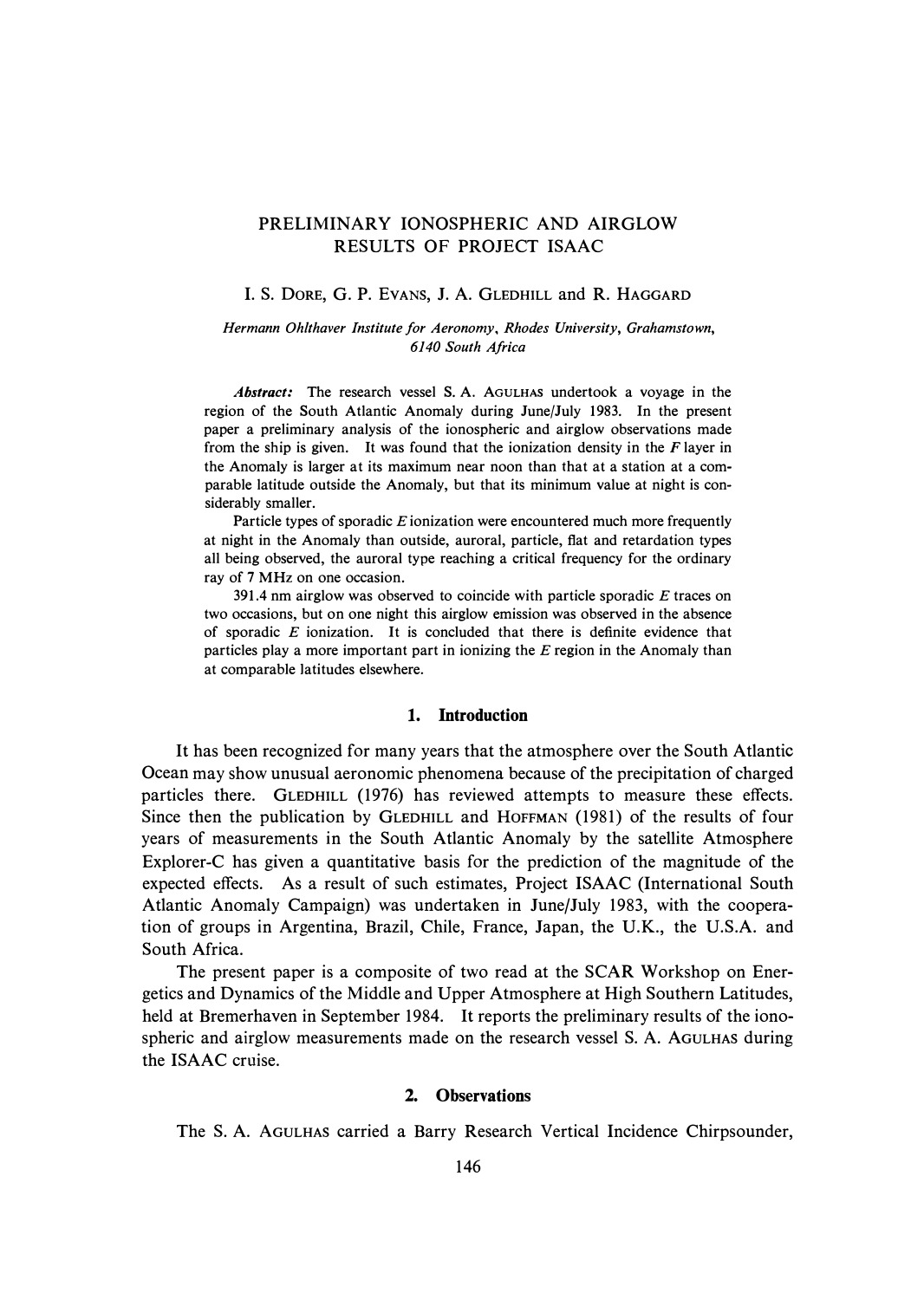modified for microcomputer control, and three digital tilting-filter airglow photometers, measuring 391.4, 557.7 and 630 nm radiation respectively in the zenith. She left Cape Town at 0900 UT on 29 June 1983 (1100 S. A. Standard Time) and sailed directly to Gough Island (40° S, 10°W), arriving at 0600 UT on 4 July. She sailed again at 0830 UT on *5* July and went directly to a point at 30° S, 45°W, where she turned and followed a course to a point at  $42^{\circ}$ S,  $38^{\circ}$ W. Here the homeward voyage was commenced, the track leading to lnacessible Island (37° S, 13°W), back to Gough Island and from there to Cape Town on a more southerly route than that of the outward journey, arriving at 1300 UT on 22 July. The route, with dates indicated, is shown in Fig. I, which also shows the regions of high energy electron precipitation observed by GINZBURG *et al.* (1962) from a Soviet satellite and of lower energy electron precipitation delineated by GLEDHILL and HOFFMAN (1981).



*Fig. 1. The South Atlantic Ocean, showing the contours indicating the regions of precipitation of high energy(---) and low energy(-) electrons preivously reported and the route taken by the S. A. AGULHAS during Project ISAAC. The ship's noon position is indicated for each day of the voyage, as well as the sporadic E types observed during the nights.* 

Ionograms were recorded photographically at 15 min intervals throughout the cruise, except for two short periods in the vicinity of Gough Island when the antenna had to be lowered to allow loading and unloading operations to be carried out. In all, 2128 ionograms were recorded, only 56 being lost in the above way, and during urgent radio transmissions to and from the ship.

The airglow photometers were operated on 14 nights, some of which were cloudy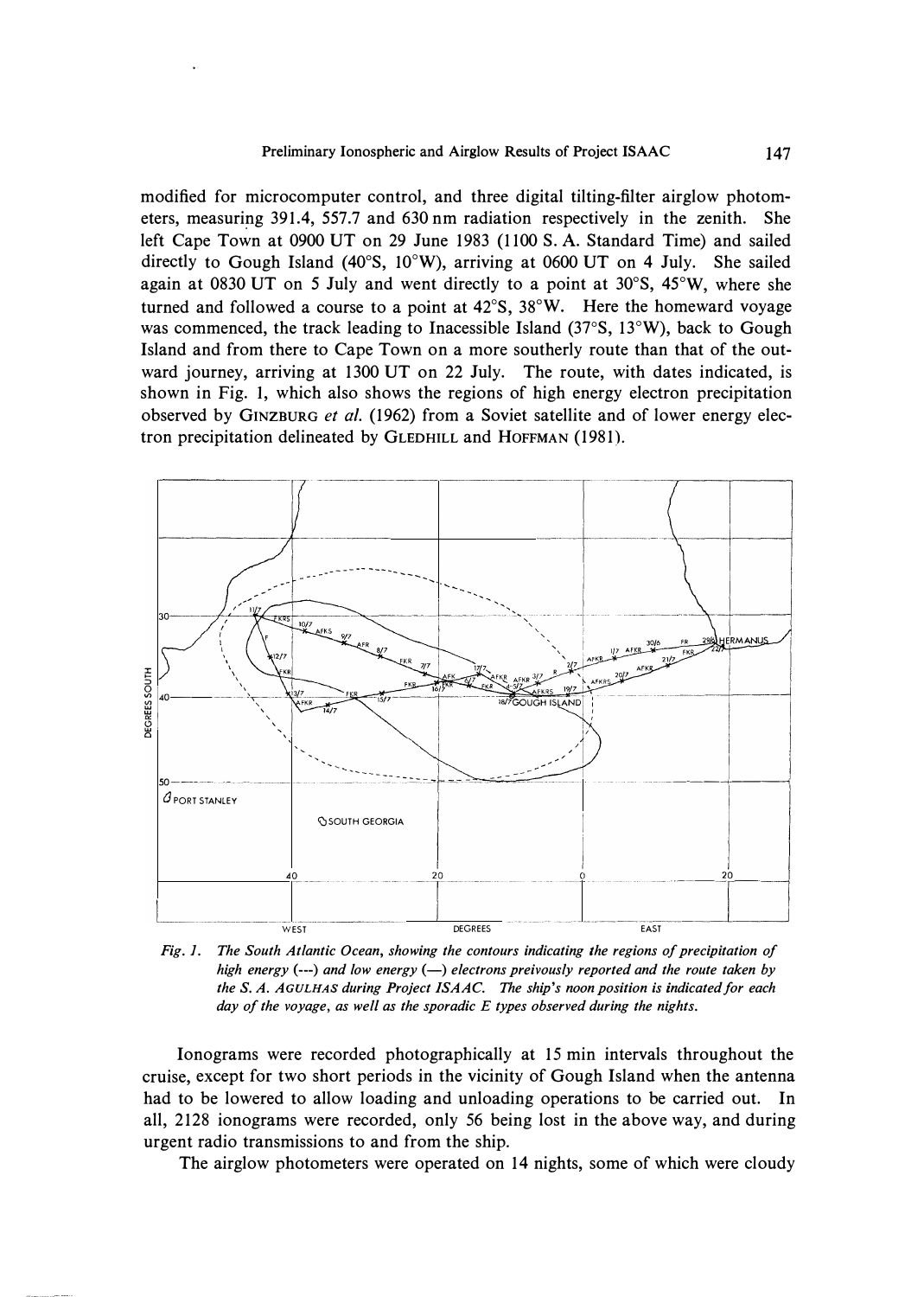**and of little value. From 15 July onwards recordings were curtailed by moonrise. The data on five nights were good, and on three of these significant 391.4 nm airglow was observed, in association with particle type sporadic** *E* **ionization.** 

**The ship also carried a 30 MHz riometer, supplied by Prof. P. H. STOKER, of Potchefstroom University, but the ambient noise level on the ship unfortunately made the records useless.** 

#### **3. Ionosphere**

## *3.1. The F region*

Figure 2 shows the maximum and minimum values of  $f_0F_2$  recorded on each day **of the cruise (circles) and, for comparison, the corresponding values for Hermanus (34**° **S, 19**°**E), which lies at roughly the mean latitude of the cruise. It is seen that the maximum f***0F<sup>2</sup> ,* **near noon is practically always greater than that at Hermanus, the**  average being  $(8.95\pm0.15)$  MHz for the ISAAC values and  $(8.29\pm0.08)$  for Hermanus. The lowest  $f_{\circ}F_2$  recorded, in the early morning, shows the opposite behaviour, with the **ISAAC values consistently lower than those for Hermanus. The low early-morning**  values observed on the S. A. AGULHAS, often well below 1.5 MHz, were one of the **immediately striking phenomena on the cruise. The mean ISAAC figure is**  $(1.70 \pm 1.70)$ 0.06) MHz, while that for Hermanus is  $(2.24\pm0.05)$  MHz.



*Fig. 2. The maximum and minimum values of f0F2 recorded on each day of the cruise (circles) and the corresponding values for Hermanus (crosses).* 

The higher values of  $f_0F_2$  during the daytime are in accordance with the expecta**tion that the precipitating electrons would leave some energy in the** *F* **region as they pass through. This is not what is shown by the minimum nighttime values, however.**  We are at present unable to explain this striking effect in the F region of the Anomaly.

#### *3.2. The E region*

**In view of the hardness of the electron spectrum it was anticipated that the main**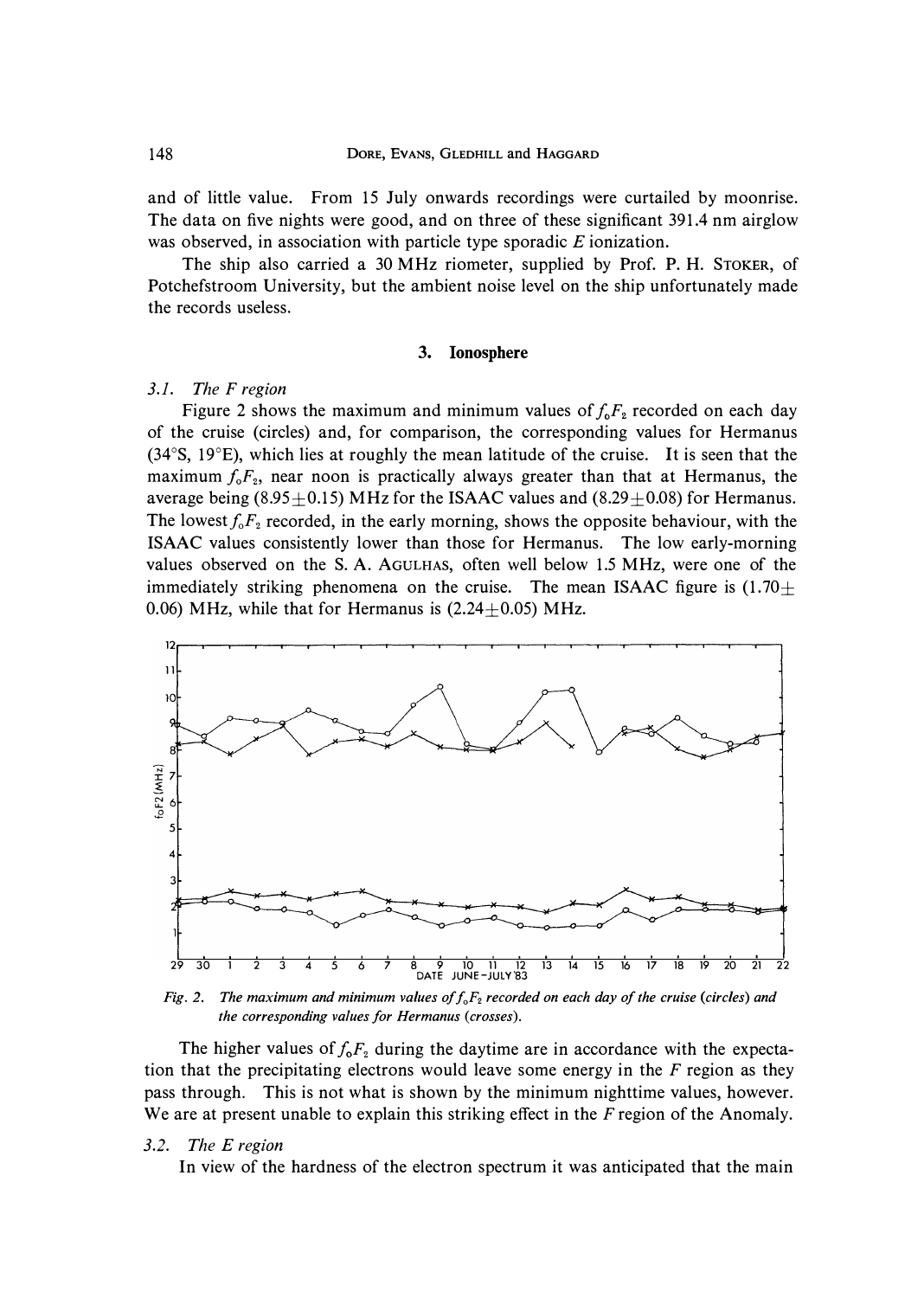**ionospheric effect would be to produce particle-type sporadic** *E* **layers, especially at night, when the normal solar ultraviolet and X-ray flux is absent. This expectation was amply confirmed by the ionograms. Sporadic** *E* **ionization of the particle produced types a, auroral type; k, particle type; r, retardation type, was observed on 16 of the 22 nights of the campiagn, surprisingly including the nights when the ship was in the vicinity of Cape Town, usually regarded as lying outside the Anomaly. Figure 1 indicates the ship's positions and the types of sporadic** *E* **observed during the voyage.**  The period 12-16 July was especially interesting, showing  $f_0E_8$  values as high as 8 MHz.

**To illustrate the results of the campaign in respect of the sporadic** *E* **region, we show f-plots in Fig. 3 for the** *E* **layer only.** 

The ordinary ray critical frequencies,  $f_0E_s$ , are indicated by dots on the lower **portion of each section of the figure and the sporadic** *E* **types are shown at the top. The usual convention is used: A, K and R as above, and also S (slant type) and F (flat type), which is often, though not necessarily, due to particle precipitation.** 

**There are many striking features of the plots. In the first place, the prevalence of sporadic** *E* **ionization of particle origin is far greater than at comparable latitudes elsewhere. The crosses in Fig. 3 indicate the critical frequencies of sporadic E ionization at Hermanus during the periods concerned. The very much smaller frequency of occurrence is typical of all the nights of the campaign. All the sporadic** *E* **ionization observed at Hermanus was f-type.** 

It is also evident that auroral type  $E_s$  appears when  $f_oE_s$  reaches its peak values, **usually when it exceeds 3 MHz. There is an especially intense period of a-type E**<sup>s</sup> **between 2200 UT on July 13 and 0015 on July 14 (Fig. 3E), with the maximum**  $f_0E_s$ **reaching 7 MHz. On some occasions two types of particle-produced E**s **were present simultaneously,** *e.g.* **1915 to 2030 UT on June 30, (Fig. 3A), 2215 to 2300 UT on July 13, (Fig. 3E), etc. These were visible on the ionograms as distinct traces.** 

**We deduce from the above that there was a large amount of particle-induced sporadic** *E* **ionization on most nights of the voyage, much more than would be expected at comparable latitudes outside the South Atlantic Anomaly, as is shown by the Hermanus comparison. Although the geographic distribution of particle sporadic**  *E* **was more widespread than anticipated, even occurring close to Cape Town, the Hermanus values show that it fell off rapidly to the east of the Anomaly. The next stage in this analysis is to compare our results with those obtained by our colleagues at Port Stanley, in Argentina, Brazil and Chile, to the west of the Anomaly.** 

# **4. Airglow**

**The three tilting-filter photometers counted photons, usually over a 16-s period, at each of a number of steps as the filter was tilted to scan across the spectral line. The number of steps was variable, and was chosen to give the best resolution of the wanted emission against the background, consistent with a reasonable duration of each cycle. The dark count was checked at the end of each cycle. In general, a complete scan took 10 min, with a reset time of 1 min. The output was registered digitally on a printer and also on strip chart.** 

**The filters and photometers were carefully calibrated against a standard lamp,**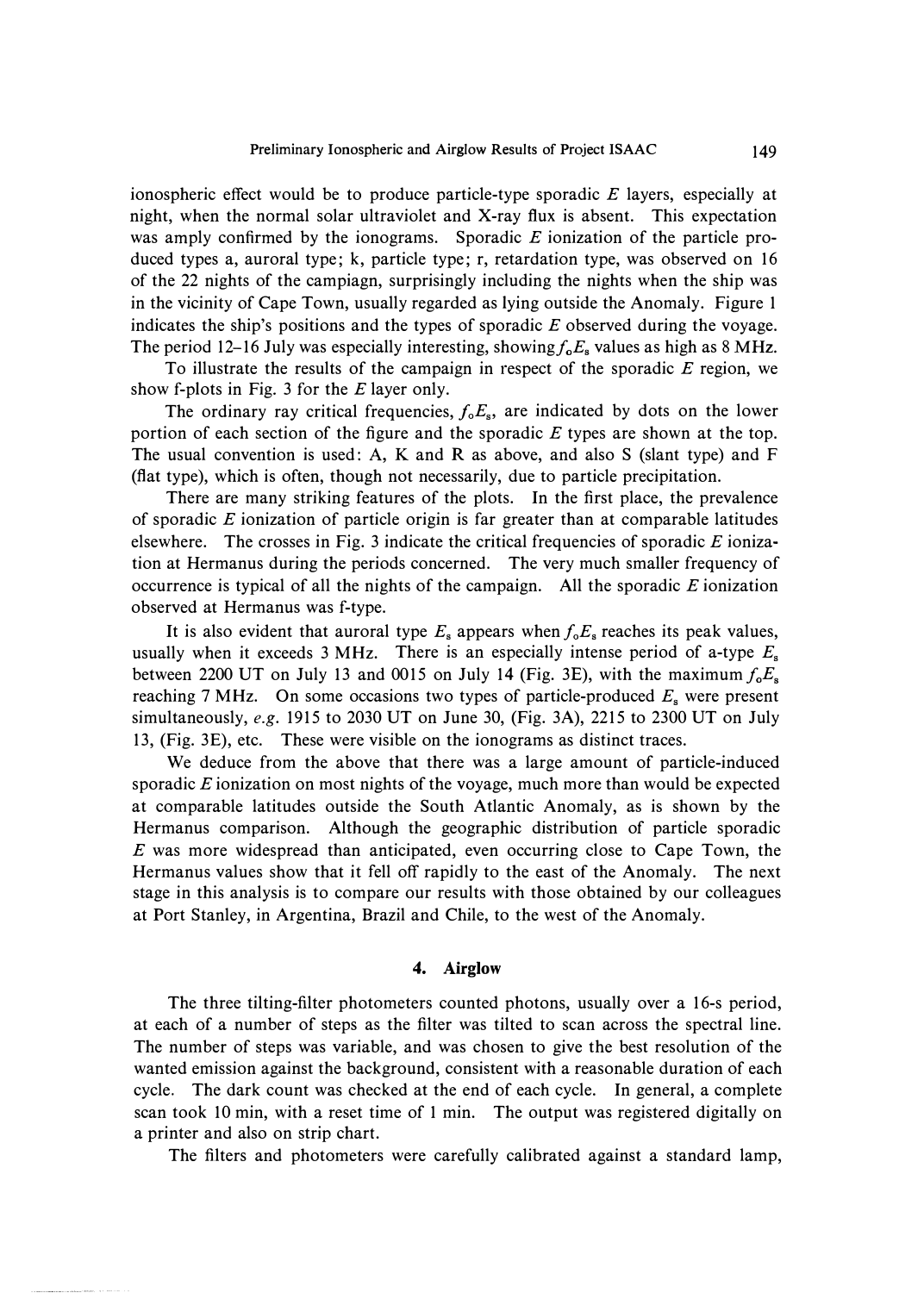

*Fig. 3. Values of f0E8 observed on the* S. *A. AGULHAS (dots) and at Hermanus (crosses). The upper panels indicate the E***8** *types, while the three hourly Kp-indices are shown above the abscissa axes. The ship's midnight position is shown on the right hand side of each section. The dates are: A, June 30/July 1; B, July 1 /2;* C, *July 3/4; D, July 4/5; E, July 13/ 14; F, July 19/20.* 

 $\ddot{\phantom{0}}$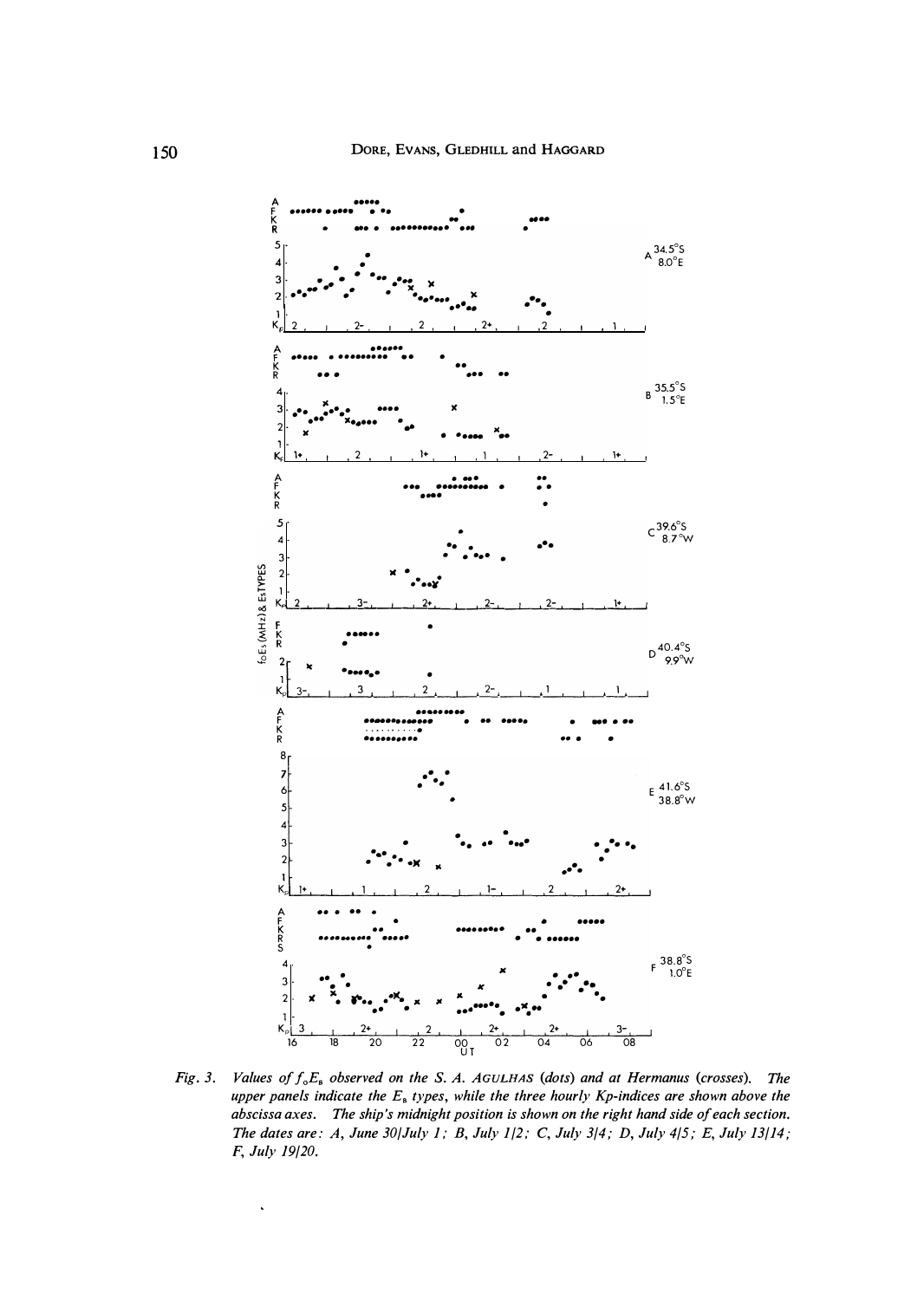

*Fig. 4. The intensity of airglow 391.4 (dots), 557.7 (circles) and 630.0 (crosses) emissions as observed on the ship, accompanied by the dates and the ship's midnight position.*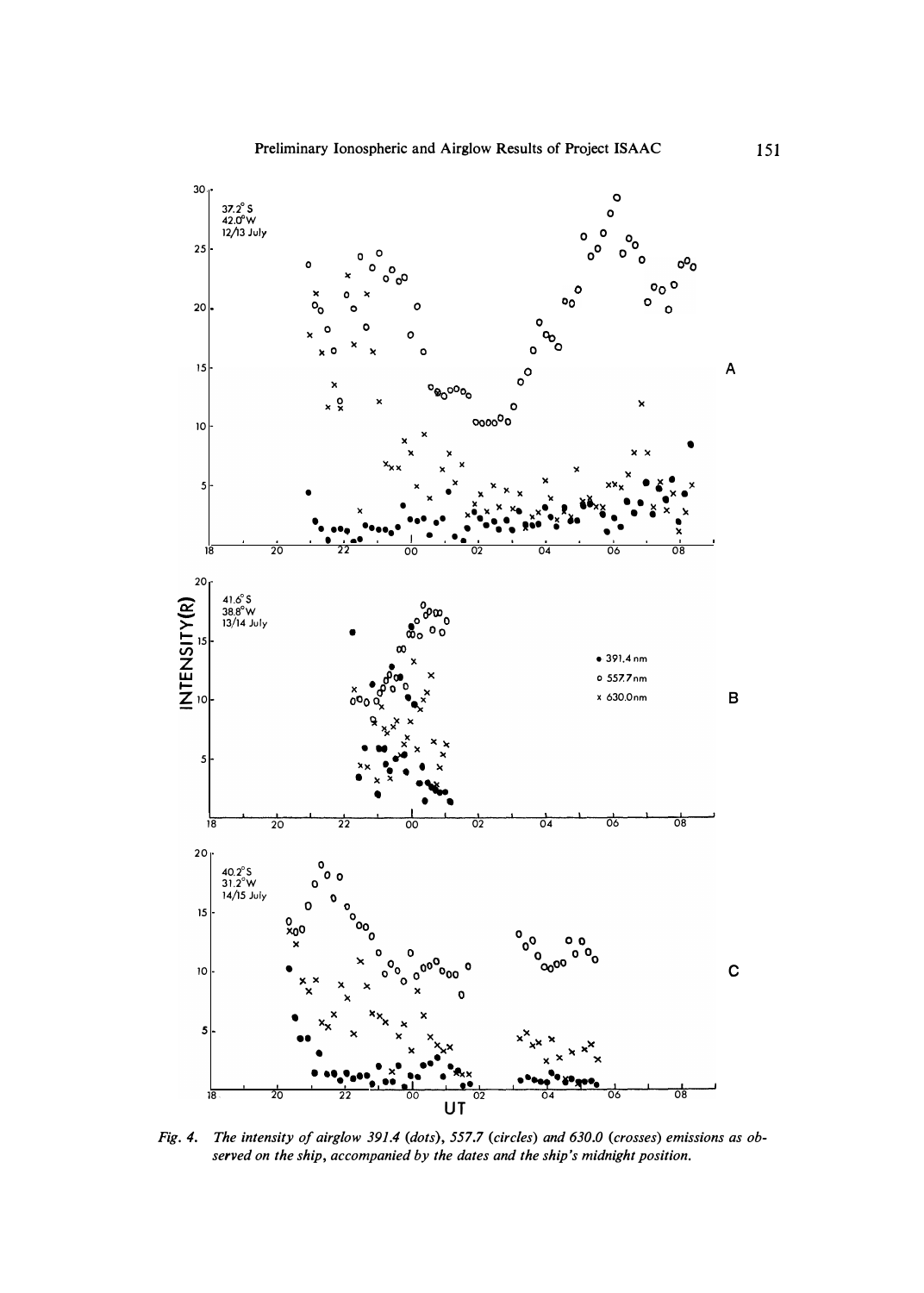**using a magnesium oxide coated screen and against low-brightness sources which had been calibrated at the International Workshops in Edinburgh and Lindau. The filters were calibrated at all tilt angles used in the experiments. Filter characteristics at normal incidence were as follows:** 

**391.4 nm, bandwidth 1.7 nm, peak transmission 30%,** 

**557.7 nm, bandwidth 0.5 nm, peak transmission 28%,** 

**630.0 nm, bandwidth 0.8 nm, peak transmission 48%.** 

Since the  $N<sub>2</sub>$ <sup>+</sup> radiation at 391.4 nm has such a high excitation energy from the ground state of  $N_2$  (18.75 eV) it is a good diagnostic for particle precipitation at night. In **this preliminary analysis we shall therefore place our emphasis on this emission. Of the five nights, during which reliable airglow records were possible in good visibility, only three showed significant intensities of 391.4 nm emission. The figures for these nights are shown in Fig. 4. The values for the intensities of 557.7 and 630 nm intensities are also included. We may dispose of these at once by noting the very low**  intensities, which are compatible with the small values of  $f_0F_2$  observed with the iono**sonde. We shall return to the discussion of these emissions in a later paper.** 

**The larger values of the intensity of the 391.4 nm radiation are shown in Fig. 4B, between 2217 UT on July 13 and 0015 UT on July 14. Unfortunately, data are not available before 2217, when the intensity was already high. These peak values coincide**  exactly with the maximum in  $f_0E_s$  noted in the previous section, confirming charged **particle precipitation as the source of the sporadic** *E* **ionization.** 

**The peak in 391.4 nm intensity at about 0110 UT on July 13 (Fig. 4A) is much smaller and does not appear to coincide with any sporadic** *E* **ionization, but the comparable one at about 0100 UT on July 15 (Fig. 4C) agrees well with the sporadic** *E*  **layer observed by the ionosonde.** 

**The quantitative aspects of the relationships between ionization, airglow and energy input by precipitating electrons are at present being investigated. An interesting preliminary result is that the average level of 391.4 nm emission observed during the campaign, when weather and moon permitted observations to be made, was about 2 rayleighs. Using TORR and TORR'S (1984) modification of KASTING and HAYS's**  (1977) expression relating precipitated energy density to  $N_2$ <sup>+</sup> emission, this corresponds to  $2.4 \times 10^{-3}$  erg cm<sup>-2</sup> s<sup>-1</sup>, which compares favourably with the value in the area of **the ISAAC cruise of about 3-3.5**  $\times$  **10<sup>-3</sup> erg cm<sup>-2</sup> s<sup>-1</sup> found by GLEDHILL and HOFFMAN (1981).** 

**The results of the ISAAC cruise support the conclusion of** GLEDHILL **and HOFFMAN (1981) that the intensity of electron precipitation in the Anomaly is** *less* **during magnetically disturbed periods than it is when** *Kp* **is low. On all the occasions shown in Fig. 3** *Kp* **was 3 or less. During four periods, not shown, it reached 4 (July 7), 5**  (July 12/13),  $4+($ July 16/17) and  $5-($ July 17/18). Auroral type  $E_s$  was not observed during any of these periods. The mean  $f_0E_s$  for the 460 nighttime ionograms when  $Kp$  was 3 or less was (2.23 $\pm$ 0.05) MHz and that for the 76 values when  $Kp$  exceeded 3 was  $(1.62 \pm 0.09)$  MHz.

## **Acknowledgements**

The ISAAC cruise was made possible by the Department of Transport of the